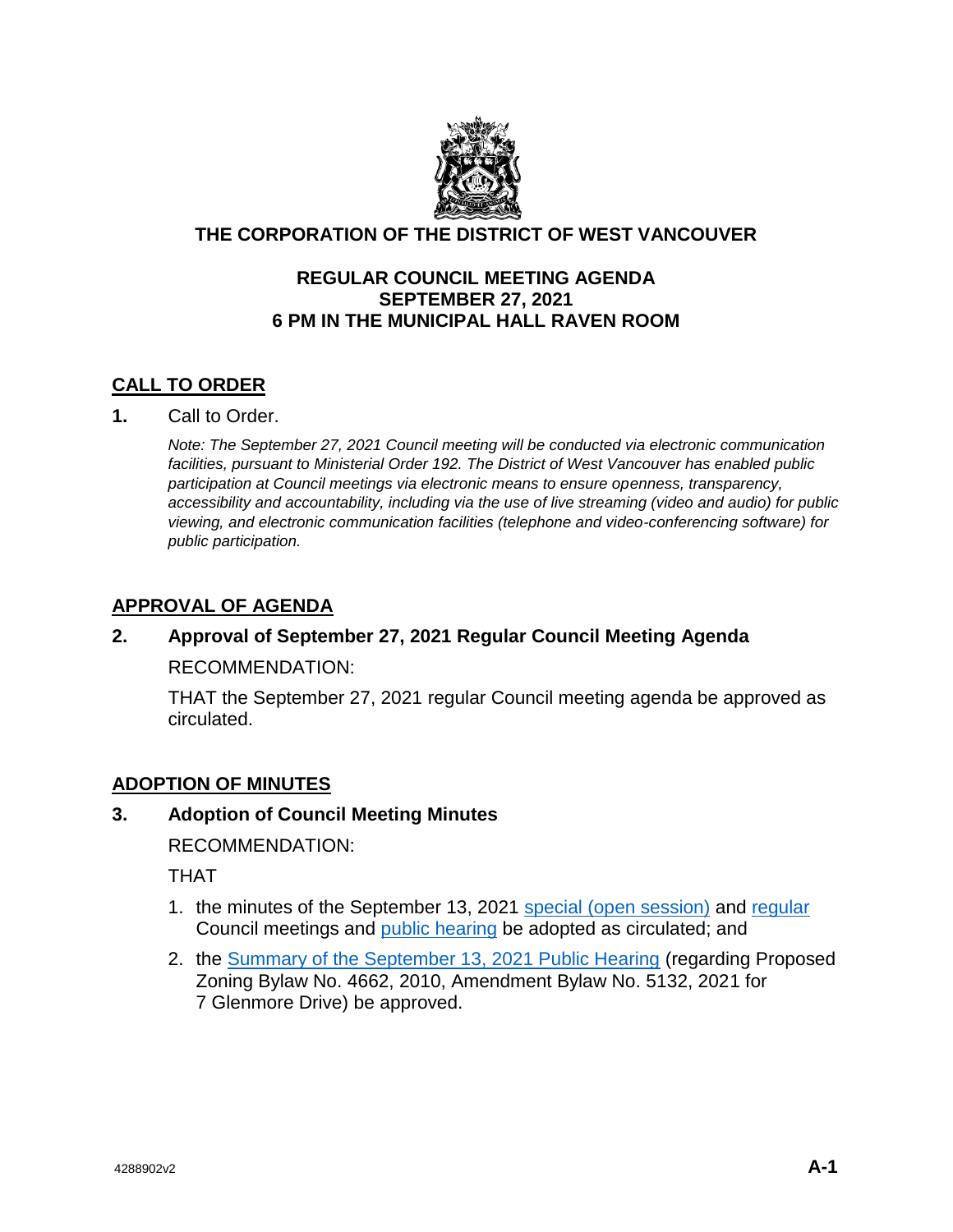### **DELEGATIONS**

**4. Girl Guides of Canada – Guides du Canada, West Vancouver District, regarding 100th Anniversary of Girl Guides in West Vancouver** (File: 0120-30)

*Presentation to be provided.*

RECOMMENDATION:

THAT the delegation from Girl Guides of Canada – Guides du Canada, West Vancouver District, regarding 100th Anniversary of Girl Guides in West Vancouver, be received for information with thanks.

### **PRESENTATIONS**

**5. [British Columbia Social Procurement Initiative](https://westvancouver.ca/sites/default/files/dwv/council-agendas/2021/sep/27/21sep27-5.pdf)** (File: 0600-01)

*Presentation to be provided.*

RECOMMENDATION:

THAT the presentation regarding British Columbia Social Procurement Initiative be received for information with thanks.

## **REPORTS**

#### **6. [Councillor's Motion regarding Gas Powered Leaf Blowers](https://westvancouver.ca/sites/default/files/dwv/council-agendas/2021/sep/27/21sep27-6.pdf)** (File: 0120-06)

*Notice of the proposed motion was given at the September 13, 2021 Council meeting. As notice of the proposed motion has been given, the motion may be considered at the September 27, 2021 meeting, after it has been moved and seconded.* 

RECOMMENDATION:

WHEREAS the District of West Vancouver is committed to helping citizens enjoy a good quality of life by regulating and enforcing property use and noise issues;

AND WHEREAS although noise is part of urban life, too much noise is disruptive and harmful to residents' wellbeing;

AND WHEREAS feedback received from the public by members of Council frequently cites the issue of noise and emissions from leaf blowers;

AND WHEREAS West Vancouver has declared a Climate Emergency and is working to meet its IPCC targets;

THEREFORE BE IT RESOLVED THAT staff be directed to report to Council regarding the feasibility of:

- 1) banning two-stroke gas powered leaf blowers; and
- 2) regulating the noise of electric leaf blowers to 65db or less.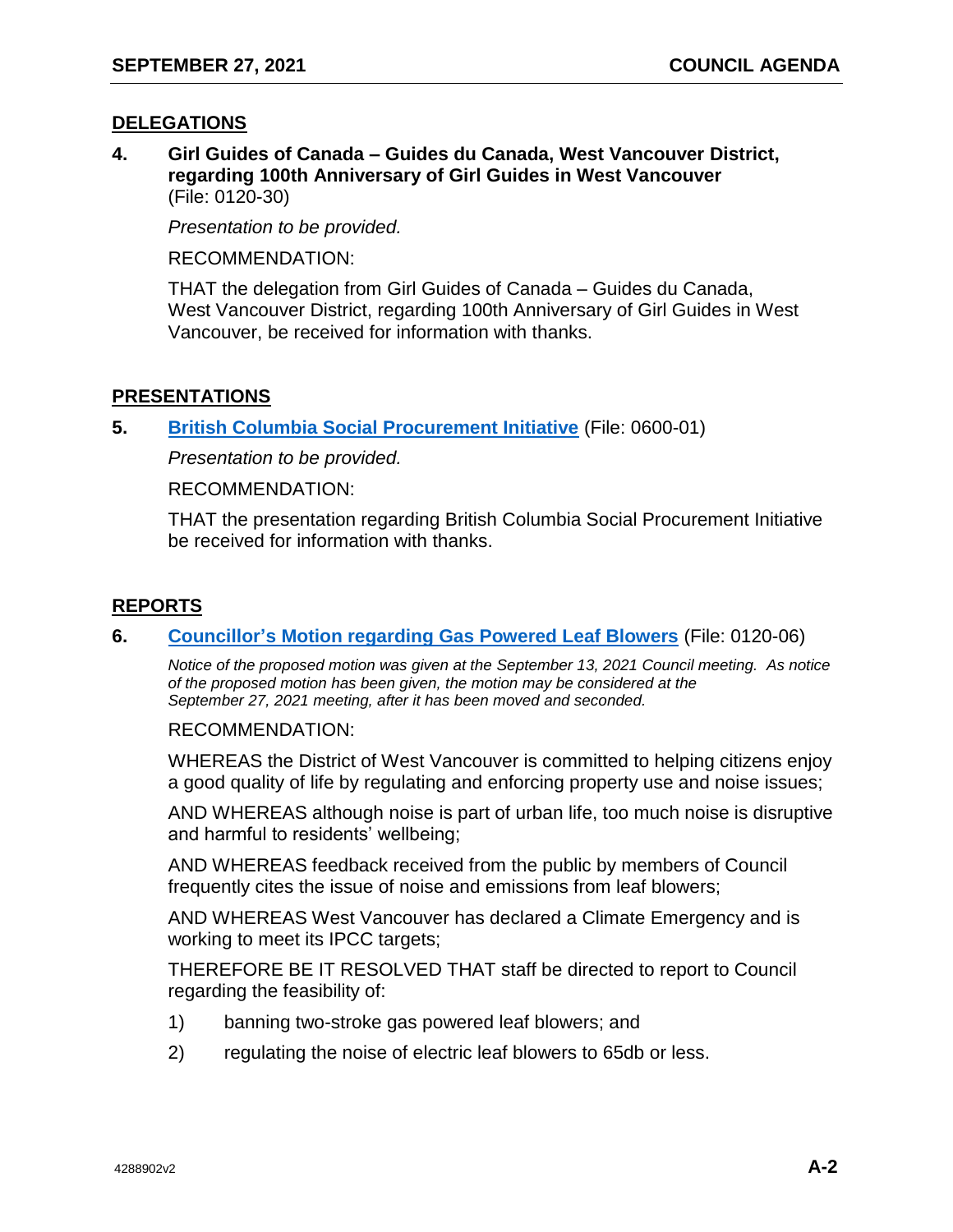**7. [Proposed: Council Procedure Bylaw No. 5005, 2019, Amendment Bylaw](https://westvancouver.ca/sites/default/files/dwv/council-agendas/2021/sep/27/21sep27-7.pdf)  [No. 5143, 2021; and Council Committee Procedure Bylaw No. 5020, 2019,](https://westvancouver.ca/sites/default/files/dwv/council-agendas/2021/sep/27/21sep27-7.pdf)  [Amendment Bylaw No. 5144, 2021 \(to Provide for Hybrid and Electronic](https://westvancouver.ca/sites/default/files/dwv/council-agendas/2021/sep/27/21sep27-7.pdf)  [Meetings\)](https://westvancouver.ca/sites/default/files/dwv/council-agendas/2021/sep/27/21sep27-7.pdf)** (File: 1610-20-5143/5144)

*Bylaws are passed by a simple majority affirmative vote unless otherwise noted.*

RECOMMENDATION:

THAT proposed "Council Procedure Bylaw No. 5005, 2019, Amendment Bylaw No. 5143, 2021" be read a first, second, and third time.

RECOMMENDATION:

THAT proposed "Council Committee Procedure Bylaw No. 5020, 2019, Amendment Bylaw No. 5144, 2021" be read a first, second, and third time.

# **BYLAWS**

*Bylaws are passed by a simple majority affirmative vote unless otherwise noted.* 

**8. [Proposed: Bylaw Revision Authorization Bylaw No. 5149, 2021; and](https://westvancouver.ca/sites/default/files/dwv/council-agendas/2021/sep/27/21sep27-8.pdf)  [Bylaw Notice Enforcement Bylaw No. 4368, 2004, Amendment Bylaw](https://westvancouver.ca/sites/default/files/dwv/council-agendas/2021/sep/27/21sep27-8.pdf)  [No. 5146, 2021 \(Housekeeping Amendments and Corrections\)](https://westvancouver.ca/sites/default/files/dwv/council-agendas/2021/sep/27/21sep27-8.pdf)** (File: 1610-20-5146/5149)

*The proposed bylaws received first, second, and third reading at the September 13, 2021 Council meeting.*

RECOMMENDATION:

THAT proposed "Bylaw Revision Authorization Bylaw No. 5149, 2021" be adopted.

RECOMMENDATION:

THAT proposed "Bylaw Notice Enforcement Bylaw No. 4368, 2004, Amendment Bylaw No. 5146, 2021" be adopted.

#### **NEW BUSINESS**

*If new business items are added to the agenda at the time of agenda approval, the new items will be added to this section.*

**9.** No items.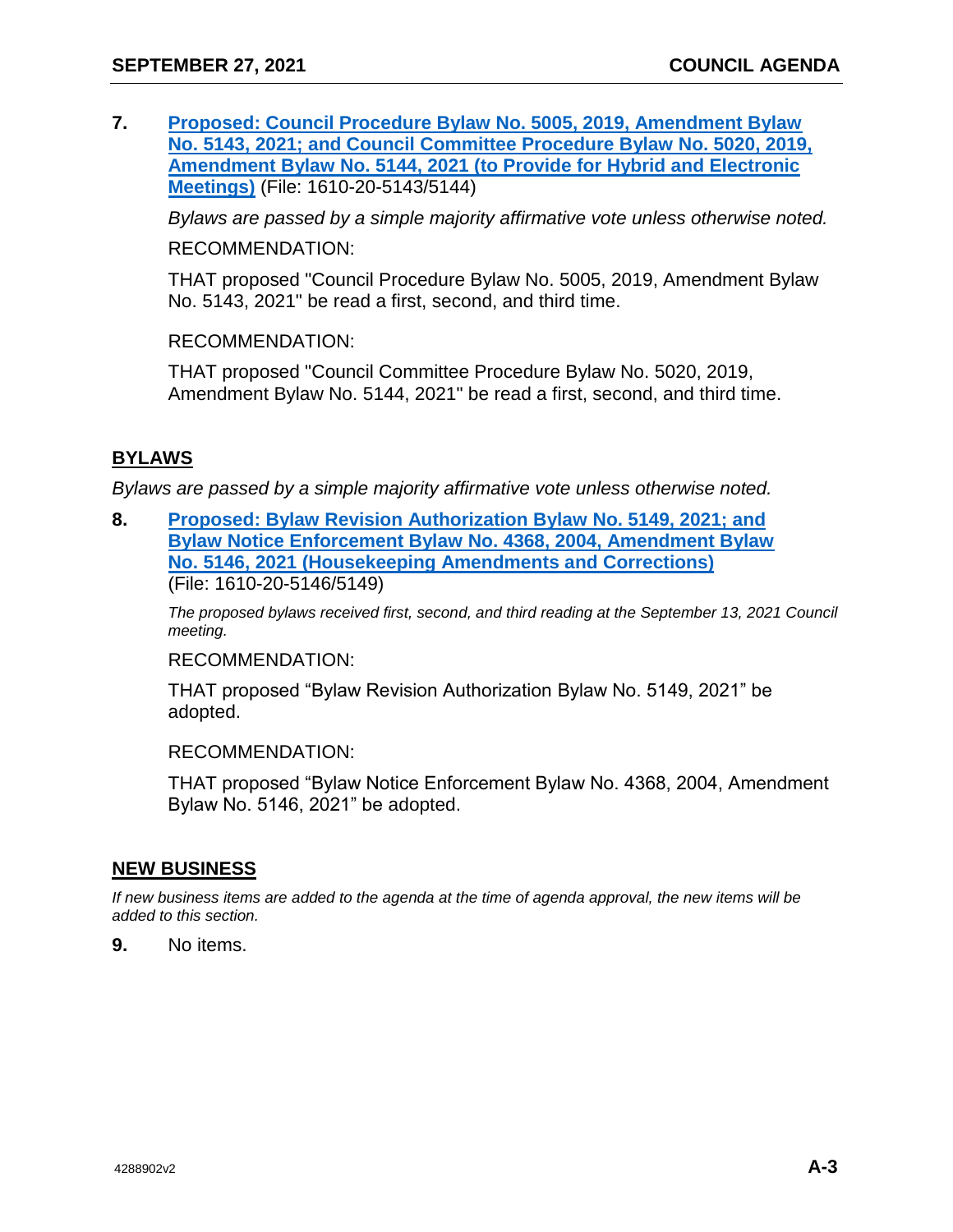# **CONSENT AGENDA ITEMS**

*Items listed in the Consent Agenda are considered for approval in one motion, unless a member of Council wishes to debate an item and requests that it be excluded. If an item is excluded from the Consent Agenda it will be considered as an agenda item. The rule of order establishing a Consent Agenda provides that consent agenda items may be considered in total and without debate or amendment.*

#### **10. Consent Agenda Items**

*The following Consent Agenda items may be considered for approval in one motion, or considered separately, or items may be excluded for debate.*

RECOMMENDATION:

THAT the Consent Agenda items as follows be approved:

- Item 10.1 regarding Proposed Replacement of the Arts Facilities Advisory Committee Terms of Reference;
- Item 10.2 regarding Proposed 2022 Council Meeting Schedule; and
- Item 10.3 regarding Proposed Development Variance Permit for 6409 Bay Street (Horseshoe Bay Park) (To set date for consideration).

# **10.1. [Proposed Replacement of the Arts Facilities Advisory Committee Terms of](https://westvancouver.ca/sites/default/files/dwv/council-agendas/2021/sep/27/21sep27-10.1.pdf)  [Reference](https://westvancouver.ca/sites/default/files/dwv/council-agendas/2021/sep/27/21sep27-10.1.pdf)** (File: 0116-20-AFAC / 0282-20-0063)

RECOMMENDATION:

THAT

- 1. Arts Facilities Advisory Committee Terms of Reference Policy 0063 as approved on July 22, 2019 be rescinded; and
- 2. proposed replacement Arts Facilities Advisory Committee Terms of Reference Policy 0063, attached as Appendix B to the August 27, 2021 report titled Proposed Replacement of the Arts Facilities Advisory Committee Terms of Reference, be approved.

#### **10.2. [Proposed 2022 Council Meeting Schedule](https://westvancouver.ca/sites/default/files/dwv/council-agendas/2021/sep/27/21sep27-10.2.pdf)** (File: 0120-01)

#### RECOMMENDATION:

THAT the proposed 2022 Council Meeting Schedule, as attached to the report dated August 24, 2021 from the Policy/Committee Coordinator, be approved.